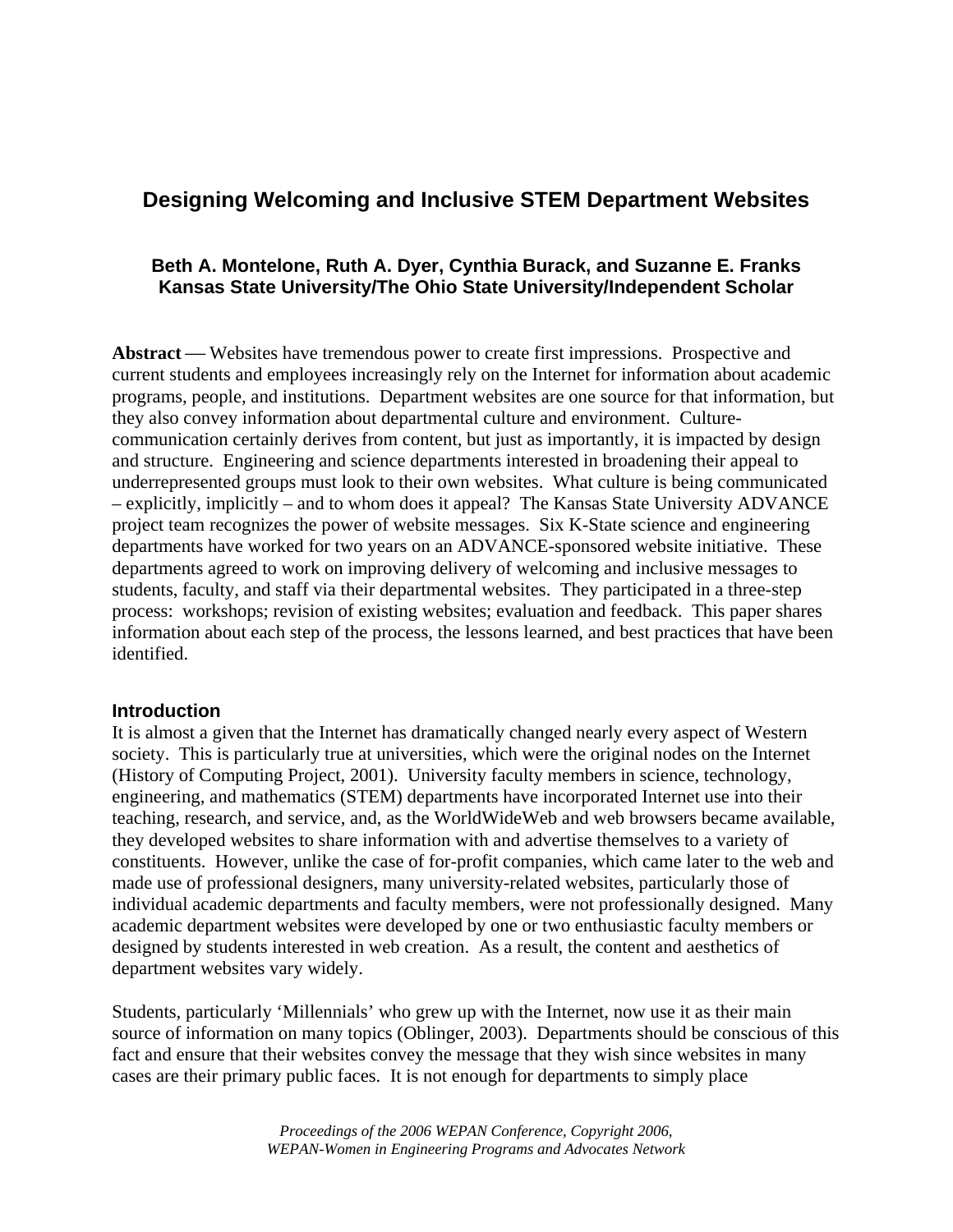information on a website; it should be expressed in a context and atmosphere that is welcoming, inclusive, and conveniently organized.

The Kansas State University (K-State) ADVANCE Institutional Transformation Project was designed to improve recruitment, retention, and advancement of women faculty members in STEM disciplines. Authors Dyer, Franks, and Montelone, who were part of the team that created the K-State ADVANCE proposal, recognized that websites are a very important tool in recruiting of both faculty and students. Thus, included in the project as a critical departmentlevel project initiative, was a website review and revision process. The assistance of Burack as a consultant was solicited for this aspect of the project. Her work made use of her research on group conflict and cooperation as well as the importance of communication in groups and institutions (Burack, 2004; Burack & Franks, 2004).

# **The Website Revision Process**

Six STEM departments were selected to be 'early adopter' partners in the K-State ADVANCE project. Two departments are in the College of Arts and Sciences (Biology and Geology), two are in Engineering (Biological/Agricultural Engineering and Chemical Engineering), and one each was chosen from Agriculture (Animal Sciences and Industry) and Veterinary Medicine (Diagnostic Medicine/Pathobiology). ADVANCE Project leaders met with members of each partner department and explained the initiative. Departmental faculty members attended a workshop conducted by Burack in March 2004 at which she presented information on the importance of various aspects of websites in communication. The two broad categories of content that she discussed were (1) Inclusion and (2) Aspirations. The Inclusion category focused on educational-aesthetic criteria: color, font, and language; uses of inclusive language; images of women; and inclusive links to other sites (*e.g.*, .the Society of Women Engineers or the Society of Hispanic Professional Engineers). The Aspirations category encompassed criteria that addressed broader, more complex demonstrations of inclusiveness: expressing an affirmative commitment of the unit to diversity, eliminating discriminatory traditions and practices, showing the relationship of science and technology to the real world, and characterizing female and male students or professionals in similar terms.

In the workshop, participants were shown examples of websites that displayed desirable or undesirable characteristics in a variety of contexts for each of the criteria in the Inclusion and Aspirations categories. For example, Burack provided examples of websites that used color or font size in a manner that impaired readability of the website text. Some websites did not include *any* images of women, while others prominently displayed women scientists or engineers. Some websites identified male and female faculty differently (*e.g.*, Dr. Joe Smith vs. Jane Doe), while others provided balanced professional descriptions of female and male faculty.

Burack also met with the web coordinators from partner departments (some of whom were faculty members) for discussion of issues involved in revising their websites. Some of the concerns raised by the web coordinators were that (1) their websites needed to appeal to a broad range of constituents, (2) speed of access to websites was reduced when a large number of images were incorporated, and (3) they had limited expertise and experience in designing websites. Burack suggested that departments identify which constituents should be considered as the top priority and make the first set of changes to address this group. Subsequent efforts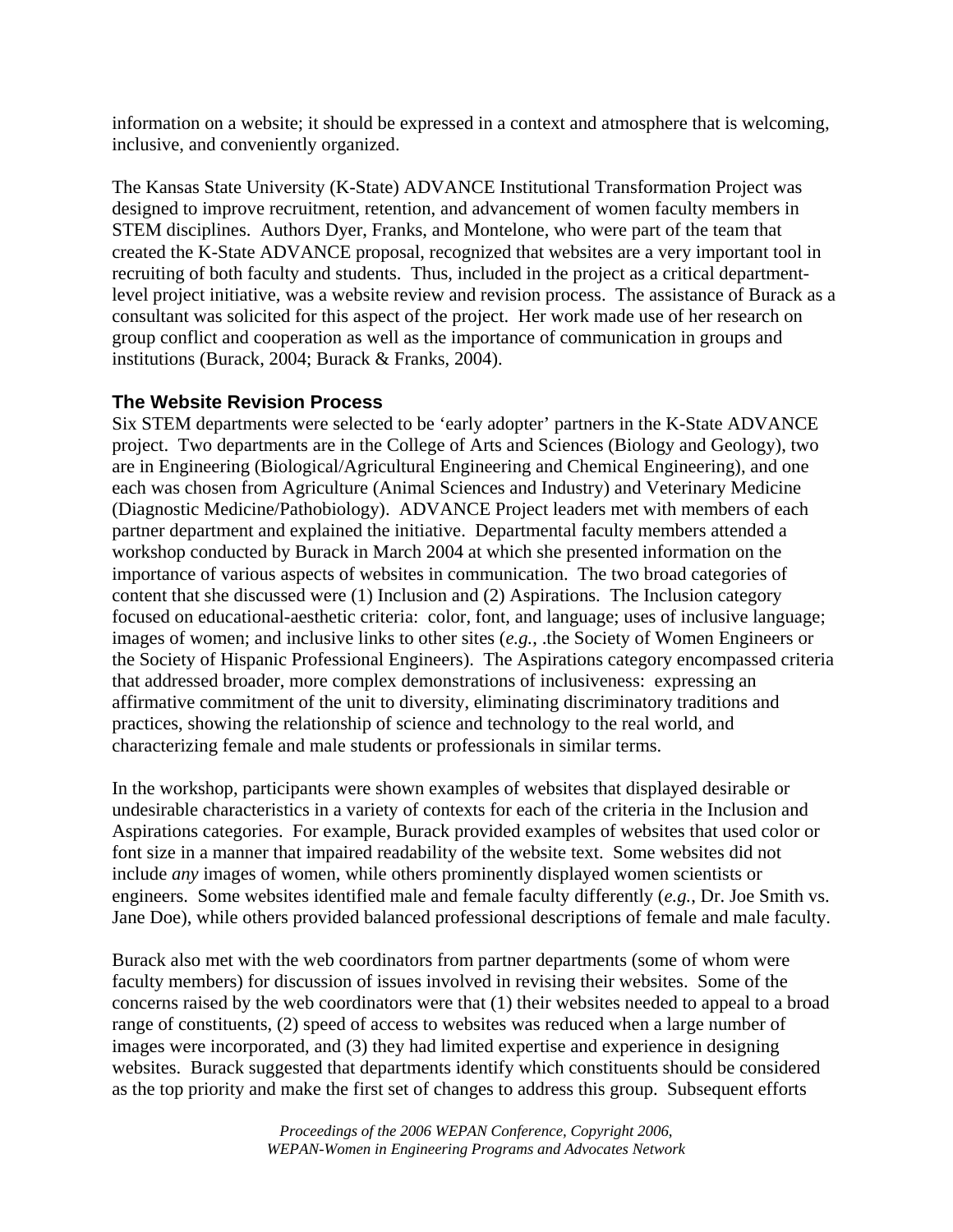could then be focused on other audiences. She also noted that it is possible to incorporate some images, as long as they are not too large. She was sympathetic to the issue of access and suggested that a reasonable compromise could be reached between the number and detail of the images and the speed of access. Burack advised departments to either create teams to collaborate on the design or to consider utilizing the services of professional web designers.

The six partner departments were then tasked with reviewing their own websites and making appropriate revisions, on the basis of the criteria presented in the workshop led by Burack. This process was slightly different for each department, although in most cases a small committee of faculty members was responsible for the review and for designing the revised pages. In one department a professional web designer was hired to make changes as directed by the department head.

Burack returned to K-State for a follow-up visit in October 2004. At this time, she had individual meetings with each of the six ADVANCE partner departments to discuss their progress and make suggestions for additional improvements. She also presented her introductory workshop on the importance of website design for gender equity to faculty members from other (non-partner) STEM departments.

When a department had completed revisions to its satisfaction, it submitted its website for review by Burack. She provided feedback based on a rubric that she developed and that is described elsewhere (Burack & Franks, 2006). Her analysis, which was presented in a final report to each department, included a rating of the website on each element of the rubric and suggested additional enhancements that could be made.

The K-State ADVANCE website contains information that Burack presented at the workshops. This includes links to sites illustrating various aspects of the rubric used for evaluation and suggestions for diversity-friendly language that can be incoporated into mission statements and other text on department websites (K-State ADVANCE Project, 2006).

# **Focus Group Results**

To obtain additional input on the effectiveness of the website revision, the K-State ADVANCE Project team convened focus groups of graduate students and junior faculty members. These individuals were asked to evaluate both the original and revised websites and provide us with their perspectives and comparison of the two versions. These groups were selected because it was assumed that the newly hired faculty members would have used websites in their recent job searches and that the graduate students would soon be doing so. The focus groups were conducted by the K-State Office of Educational Innovation and Evaluation.

The faculty members who participated in the focus groups had been at the university less than two years, and the graduate students who participated were doctoral students. There were two groups of faculty members from non-partner STEM departments; one focus group had five female faculty members and the other had three male faculty members. The two groups of doctoral students also were from non-partner STEM departments; one focus group had four women and the other group had two men. The focus group participants were asked to review, prior to the session, the six revised departmental websites and three of the original archived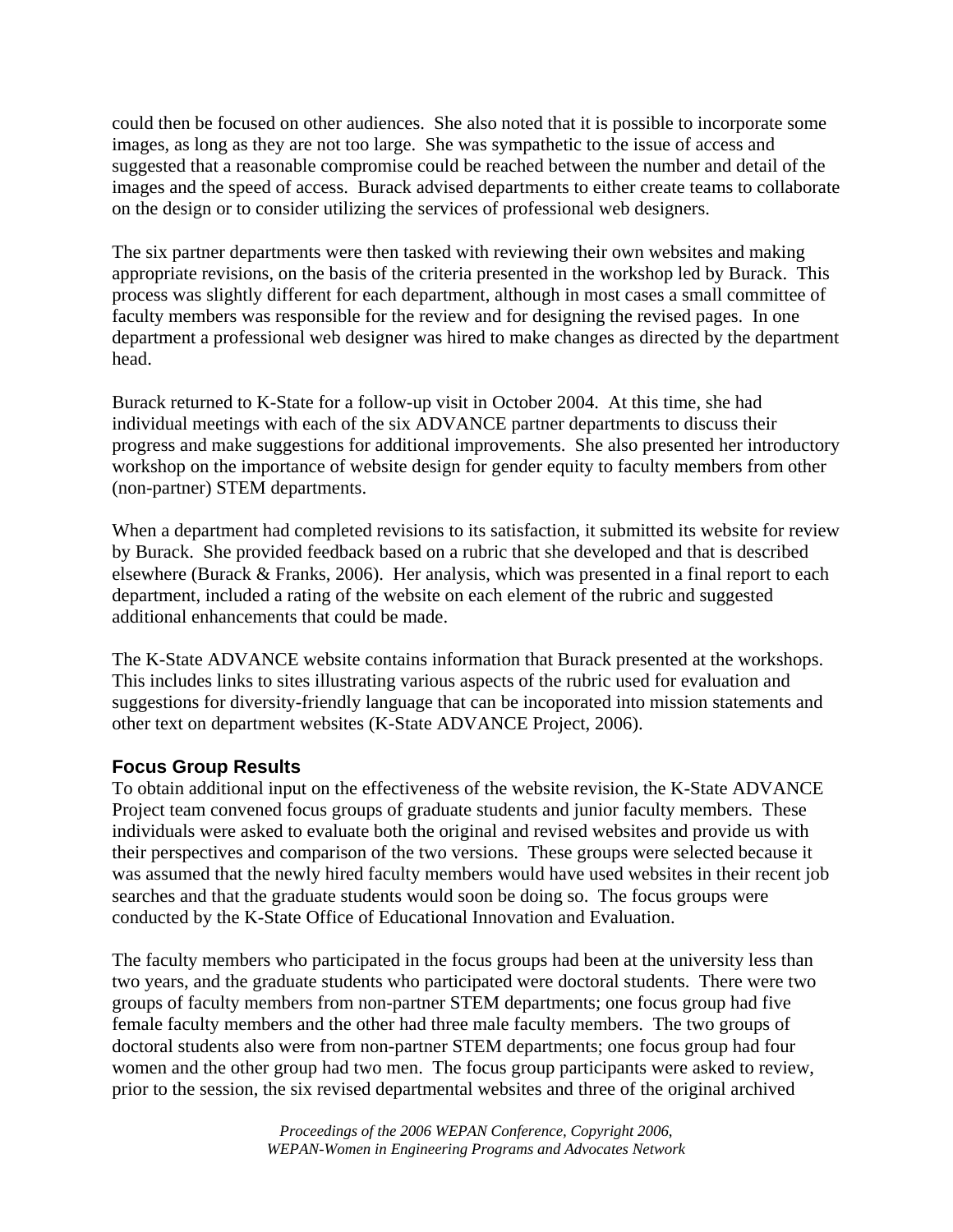websites. Three of the departments had conducted an ongoing revision and did not retain copies of their original pages. The focus group members evaluated each of the nine websites on (1) how welcoming the site was; (2) the ease of navigation of the site; and (3) their overall impression of the site. These evaluations were discussed among the participants during the focus group meetings. For the three departments for which both the original and revised websites were available for review, participants were asked to specify which version they preferred. The focus group members were not informed as to which version of the website was the original. The mean ratings from the focus groups and a summary of the discussion of these groups were provided to the K-State ADVANCE Project team by the evaluators.

Male and female faculty members found websites welcoming if they included the following characteristics: quality pictures, accurate and up-to-date information, links to other helpful websites, current news and events, and bulleted, easy-to-find links. Women faculty members mentioned that a site was perceived as welcoming if it included images of diverse individuals and women in prominent or active roles.

Male and female doctoral students identified the following characteristics as making a website welcoming: good graphic and design layout, drop-down menus from top tabs, easily located information, modest amounts of text, and photographs that included graduate students interacting with faculty members in classrooms and laboratories. Doctoral students and faculty members consistently identified the same websites as being the most welcoming. No differences emerged when male responses were compared with female responses as to which websites were the most welcoming.

Factors reported by both faculty members and doctoral students as contributing to ease of navigation of websites included bulleted links; convenient access to departmental information such as faculty forms and promotion and tenure materials; tabs from the home page remaining on subpages; and ease of returning to the department's homepage from subpages.

Websites were also rated on overall impressiveness. Faculty members identified the following aspects as contributing to their judgment of a website as impressive: ease of navigation; detailed and clear tab structures; minimal clutter, *i.e.*, not too much text; content that was clear, complete, and up to date; inclusion of faculty credentials; and visual appeal. Doctoral students noted that impressive websites were well-organized and functional, *i.e.*, no broken links; included attractive images; were simple and not overly cluttered; and advertised the department well.

Focus group members also identified aspects of the websites that they did not like. Factors reported as negative by male faculty participants were small font sizes, absence of faculty publication information, excessive white space on a page, slow loading, and difficult navigation. Female faculty participants did not like links positioned on the right side of the screen, specific background colors, pages too crowded with text, the lack of a link back to the home page from subpages, and the absence of information on current activities in the department. Both faculty members and doctoral students did not like unorganized sites, information that was in a location that did not 'make sense', and sites that contained images that did not load or information that was outdated. Participants disliked websites that contained either too much information or too little information.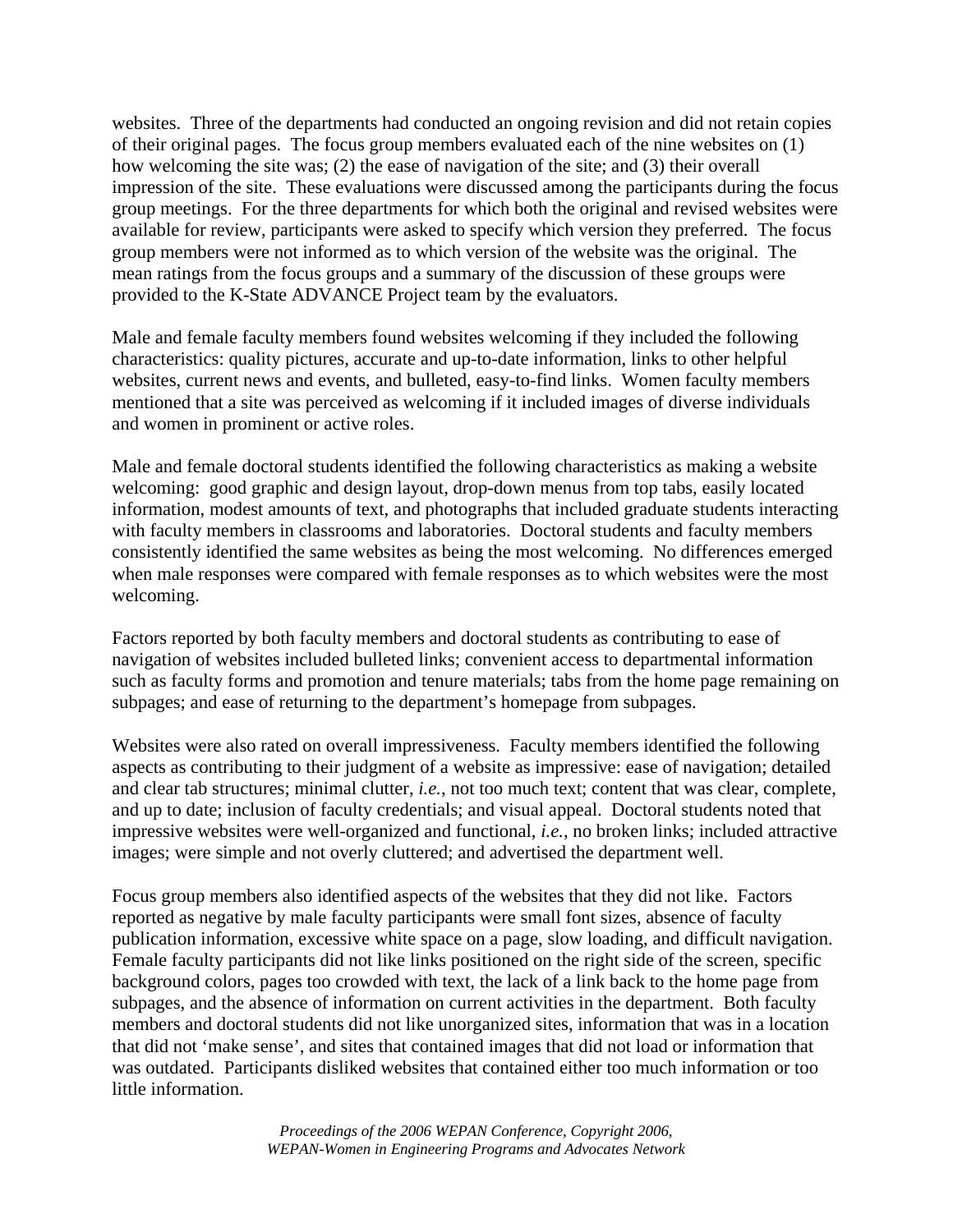Focus group members were asked to identify improvements to the websites that would make them more welcoming to new women faculty members and graduate students. Male faculty participants suggested including pictures of diverse individuals, particularly of women in roles of authority and in traditionally male fields such as agriculture. They also felt that statements acknowledging diversity as central to the department were important. They mentioned that such statements could be in a quote from the department head or in a more general statement, such as including the phrase "equal opportunity employer" on all pages. Similarly, female faculty participants noted that having an image of a woman in a position of authority, as is the case for two of the partner departments who have images of their female department heads on their homepages, is very appealing. Alternatives that were suggested for departments that did not have female department heads included highlighting women faculty members in the department, for example in a section on new faculty; reporting activities of department and college leaders in promoting women in STEM disciplines; and incorporating a link to the K-State ADVANCE website.

Both male and female doctoral students noted that if too much attention were drawn to issues of gender on a department's website, the result might be an undesirable emphasis on the small numbers of women faculty members or graduate students in that department or that the website might not appear welcoming to both genders. However, they also noted the importance of including statements indicating support for diversity, including links to resources helpful for all graduate students, and including links to diversity- and gender-specific program sites.

Two general themes emerged from the focus group discussions. (1) Faculty participants, particularly women, observed that the websites of their own departments were outdated and in need of upgrading to improve their welcoming quality and ease of navigation. This was mentioned as a critical factor for recruitment of graduate students and faculty members and for presenting a strong image for the department. They recognized the need for the department to assign responsibility to someone for managing the website. Doctoral students, in particular, noted that websites have become an important tool for learning about academic programs at universities. (2) Some faculty participants spoke of the importance of all faculty members having high-quality individual websites showcasing current research and listing publications. Doctoral students also identified this as an important issue for student recruitment, but noted that it is important for these pages to be organized and accessed in a logical manner from the department homepage.

### **Discussion**

The aspects of the websites identified by the focus groups as making them welcoming and easy to navigate strongly paralleled the criteria used by Burack in her evaluation rubric. Five of the eight criteria contained within the rubric (color and font, images of women, diversity-friendly links, affirmative committment to diversity, characterizing female and male students or professionals in similar terms—in this case, showing women as leaders) were specifically volunteered by focus group participants in their discussions. Particularly compelling were (1) the comments regarding the significance of sites containing images of women, especially in leadership roles, and (2) the recommendation to incorporate statements of commitment to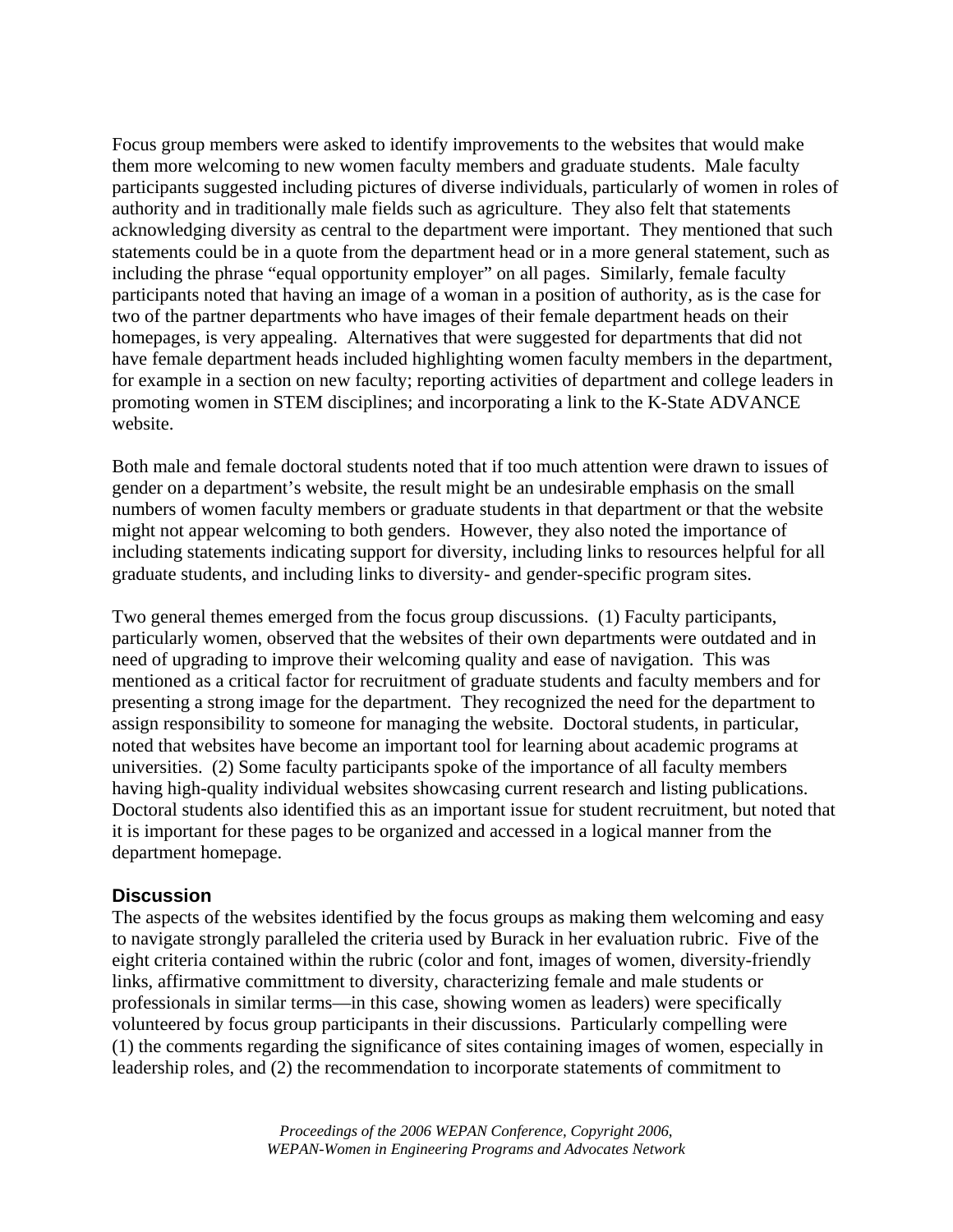diversity and links to sites promoting inclusion, diversity and advancement of women. This underscores the importance of these criteria in the rubric.

One of the outcomes associated with this process has been the recognition that significant improvements can be made with relatively low investment. It is certainly true that one could spend a large amount of money on such revisions, but the experience of departments at K-State has been that the cost associated with hiring a professional web designer to create a completely new site has entailed less than \$5,000. This may be a reflection of the community in which K-State is located as well as the availability of individuals with this type of expertise. This low cost makes it possible for almost any department to professionally enhance its website. Another cost that must be considered is the time and effort required to continually update the website. One of the comments made frequently in the focus groups referred to the need for websites to have current and accurate content.

### Challenges

In her follow-up visit to K-State, Burack visited with a small group of faculty members from each partner department who had worked on revisions to the department's website. During this consulation she provided feedback and suggestions for addtional improvements that could be made to the websites. One department took the position that it wanted its website to be perceived as neutral with regard to gender and ethnicity. Its viewpoint was that the department had multiple stakeholders and wanted to serve them equally. As Eisenhart and Finkel (1998) have noted, "This discourse [of gender neutrality] hides prototypically white male features of…work; confers legitimacy on women's professional contribution only when they act like men; [and] makes discussion of women's distinctive issues virtually impossible" (p. 181). Even when the various ways in which neutrality subverts rather than serves the goal of equity were explicitly described, the department remained committed to the status quo.

In addition, the representatives of this department argued against highlighting women or including links to professional organizations devoted to diversity issues on their site because of the concern that others may perceive that women faculty members are being treated in a preferential manner. The department representatives claimed that women faculty in the department expressed this sentiment. This is consistent with the findings of Eisenhart and Finkel's study of educational settings and workplaces that, like this department, had both a significant percentage of women and an established discourse of gender neutrality. The work sites were seen as and described by the women as good places for women even as the women experienced obstacles at work that men did not. Discussion of gender-linked difficulties was discouraged, even by other women. When a gender-linked obstacle was brought up, it was ignored, belittled, or ascribed to the particular circumstances of an individual rather than an issue of gender. Nearly everyone remained explicitly committed to an idea of the work sites as gender-neutral places where everyone was treated "the same" (Eisenhart & Finkel, 1998). Justifying an unwillingness to make *any* special considerations for gender "under a discourse of gender neutrality…hides, and thus leaves untouched, the culturally sanctioned male bias in the workplace" (Eisenhart & Finkel, 1998, p. 205).

Women who contribute to the discourse of gender neutrality may fear being perceived as undeserving, often as a result of being a target, knowingly or unknowingly, of pre-existing biases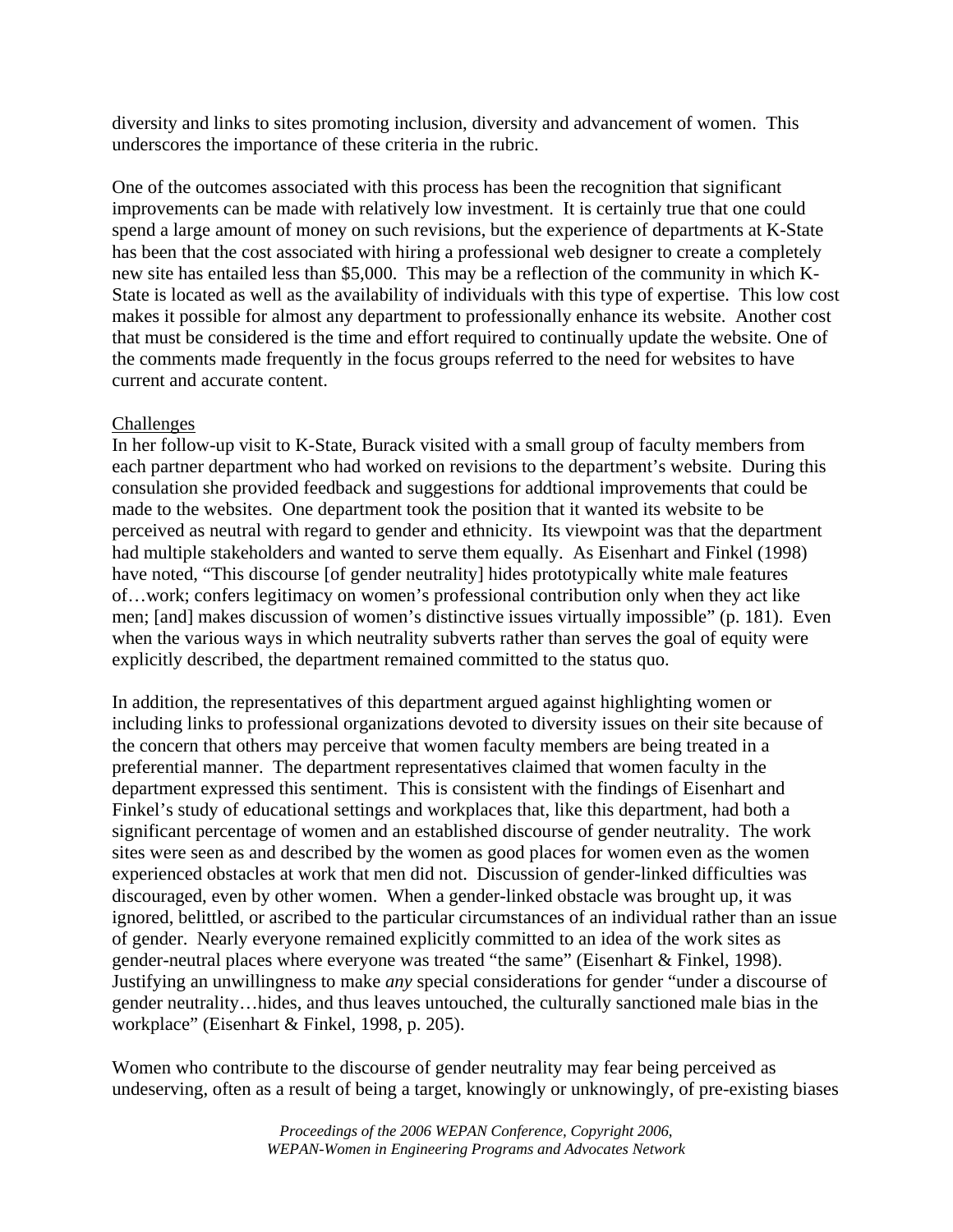throughout their careers. They understand that there is a risk associated with calling attention to their gender (Eisenhart & Finkel, 1998). Men who contribute to the discourse of genderneutrality are defending the status quo, and may be uncomfortable with the idea of themselves as contributing to, or benefiting from, an inequitable situation. Some of these reactions reflect resistance to change, as well as discomfort with regard to large amounts of change and determining how much change is sufficient to make a difference. It is important to provide encouragement and support as individuals address these challenging issues.

#### Expansion and Institutionalization

The K-State ADVANCE Project has begun to expand its efforts to the other STEM departments at K-State beyond the original six partner departments. Proposals were solicited from the nonpartner departments for initiatives to promote the project goals. Three of the proposals we recently funded included website revision activities. Departments have been asked to use Burack's criteria to guide their revisions and some of them plan to request that she conduct a formal review of their revised websites.

The outcomes from the focus groups conducted with non-partner department faculty members suggest that they may initiate or participate in website revisions in their home departments. Thus the assessment process may be instrumental in catalyzing additional institutional transformation.

The K-State ADVANCE Project P.I. team includes deans from the four participating STEM colleges and the Vice Provost for Academic Services and Technology. This leadership in the colleges and in K-State's central information technology unit will ensure that the website initiative is expanded to the university's entire web presence. The four colleges have recently completed major revisions of their websites, and a new university homepage was recently launched. As increasing attention is paid to the images conveyed by websites, it is anticipated that units will ensure that their websites project a welcoming and inclusive message.

#### **Acknowledgment**

The authors thank Rebecca Wood, the K-State ADVANCE Project Coordinator, for her invaluable efforts in carrying out this initiative. This project is supported by the National Science Foundation under Cooperative Agreement number SBE-0244984. Any opinions, findings, and conclusions or recommendations expressed in this material are those of the authors and do not necessarily reflect the views of the National Science Foundation.

#### **References**

- Burack, C. (2004). *Healing identities: Black feminist thought and the politics of groups*. New York: Cornell University Press.
- Burack, C., and S. E. Franks. (2004). Telling stories about engineering: Group dynamics and resistance to diversity. *NWSA Journal*, *16(1),* 79-95.
- Burack, C., and S. E. Franks. (2006). Evaluating STEM department websites for diversity. *WEPAN 2006 Conference Proceedings*.